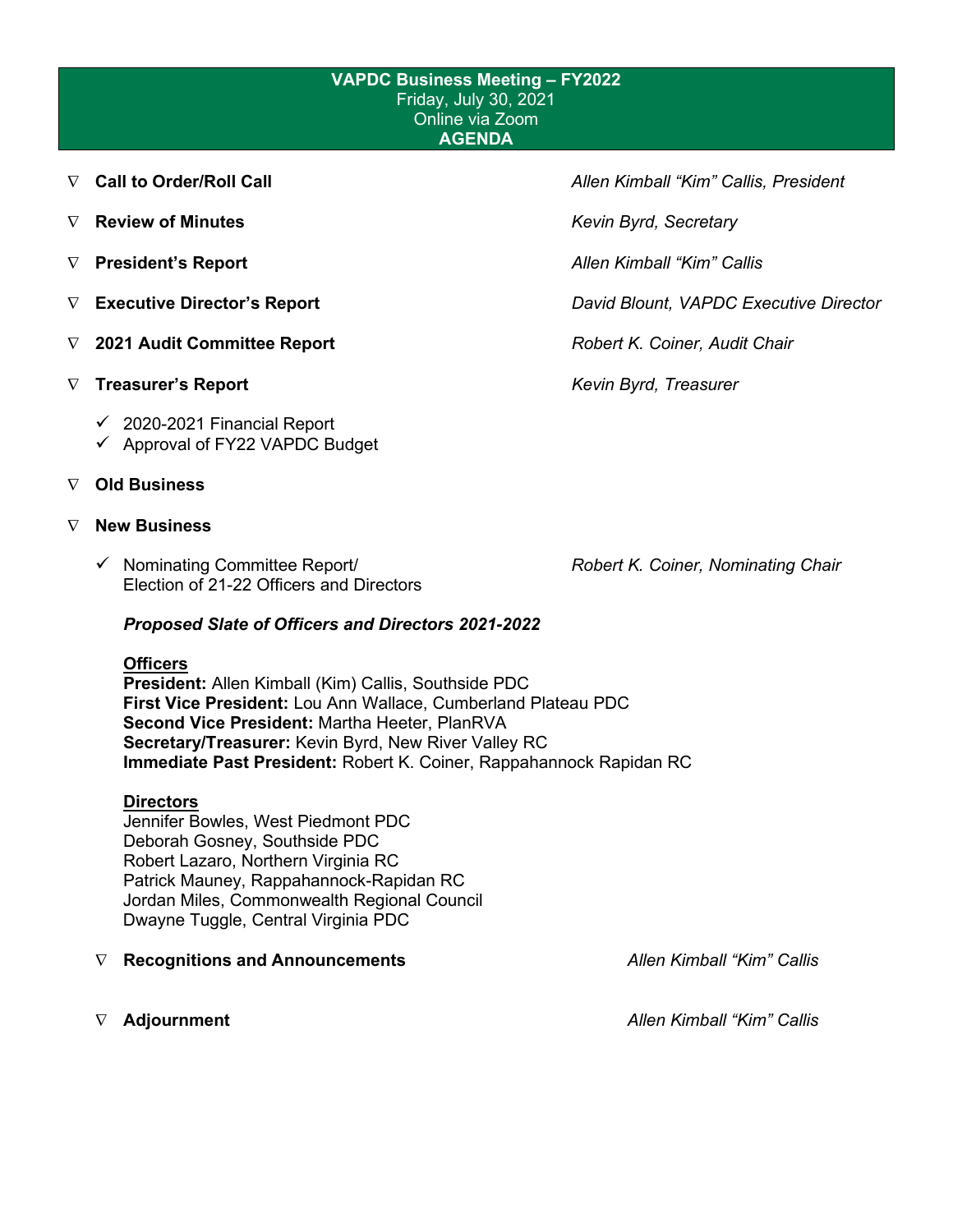

**VAPDC Business Meeting – 2020 Summer Series** Thursday, July 16, 2020; 11:30 am – 12:00 pm **Online Minutes**

**Call to Order -** Allen Kimball "Kim" Callis, President, called the meeting to order and thanked the group for being in attendance. The following PDCs were represented, constituting a quorum: Central Virginia PDC; Crater PDC; Cumberland Plateau PDC; George Washington RC; Mount Rogers PDC; New River Valley RC; Northern Shenandoah Valley RC; Plan RVA (Richmond Regional PDC); Rappahannock-Rapidan RC; Southside PDC; Commonwealth RC; Thomas Jefferson PDC; West Piedmont PDC

Kim Callis asked for a motion to amend the agenda and move the financial reports to follow the minutes approval. Bob Coiner made a motion to amend the agenda as requested, seconded by Lou Ann Wallace. The motion was approved on a voice vote.

**Review of Minutes** - Kevin Byrd, Secretary, noted that the minutes from the 2019 Business Meeting were contained in the meeting packets provided. Bob Coiner made a motion, seconded by Deborah Gosney, to approve the minutes as presented. The minutes were approved on a voice vote.

**2020 Audit Committee Report** - Robert K. Coiner, Audit Chair, provided the Audit Committee report for FY20. He noted that the Audit Committee had reviewed the financial activity of the VAPDC for the past twelve-month period and determined that all activity was relevant to the operations of the Association, and fell within the guidelines for expenditures as detailed in the budget and approved by the Board of Directors.

The Audit Committee consisted of Robert K. Coiner, Mayor of Gordonsville, Rappahannock-Rapidan RC, VAPDC Audit Committee Chair; Stephanie Creedle, Southside PDC; Dennis Morris, Executive Director, Crater PDC; and Kevin Byrd, Executive Director, New River Valley RC, VAPDC Secretary/Treasurer.

**, Treasurer's Report** - Kevin Byrd, Treasurer provided the financial reports for the membership.

- ∇ **2019-2020 Financial Report**  Kevin Byrd provided the year-end balance sheet financial report as of June 30, 2020. He noted that VAPDC's total assets totaled \$173,587.75. Bob Coiner made a motion, seconded by Deborah Gosney, to approve the FY20 Financial Report. It was approved on a voice vote.
- ∇ **Approval of FY21 VAPDC Budget** Kevin Byrd noted that the draft budget for FY21 was included in the Business Meeting packet. He gave an overview of the proposed budget, noting that the Board of Directors recommended approval of the draft budget. Linda Millsaps made a motion, seconded by Lou Ann Wallace, to approve the FY21 proposed budget. The motion was approved on a voice vote.

**President's Report** – Kim Callis provided the following highlights from the past year (FY20):

- $\nabla$  The VAPDC funding initiative to provide an additional \$14,000 per year in state money to each PDC was successful, only to be revoked when the State scaled back the budget after the pandemic hit. VAPDC continues to work on this issue with the General Assembly as it revises the current biennial budget.
- $\nabla$  VAPDC continued to strengthen partnerships with statewide organizations and state agencies. A few examples:
	- $\circ$  VAPDC made a roundtable presentation at the VML annual conference
	- o VAPDC addressed the VACo Board of Directors at its annual conference
	- o VAPDC has been a member of a special VML working group on the Coronavirus Relief Act funding
	- $\circ$  Continued meetings with state agencies
	- o Worked with DHCD to streamline the annual PDC reporting process

Kim thanked the PDCs for all they do for their communities, recognizing their resiliency and creativeness.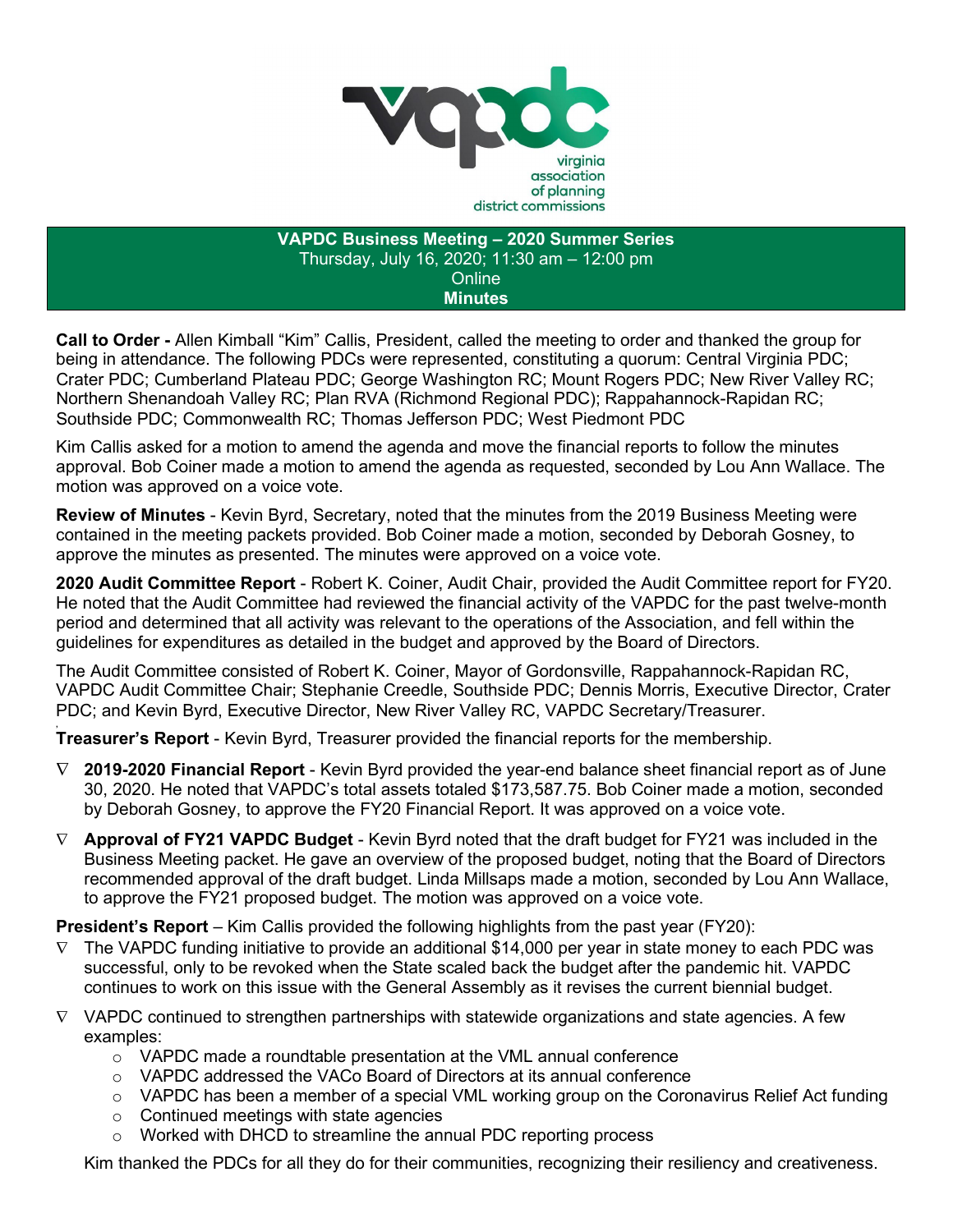**Executive Director's Report** - David Blount thanked the group for their continued support in helping the organization cast a wider net and making external partnerships a top priority. He also noted that there was good engagement and support from all the PDCs during the General Assembly session for the PDC funding initiative that was approved at the 2019 business meeting.

#### **New Business**

- ∇ **Proposed Bylaw Changes** David Blount noted that a matrix of proposed bylaw changes was provided in the meeting packet. He briefly reviewed the changes and noted that the VAPDC Board has recommended approval. Melody Foster made a motion to approve the bylaw changes as presented and recommended by the Board of Directors. Dave Hoback seconded the motion and it was approved on a voice vote.
- ∇ **Nominating Committee Report** On behalf of Nominating Committee Chair Robert K. Coiner, David Blount provided the Nominating Committee report. The slate of officers and directors was presented as follows:

### **2020-2021 PROPOSED SLATE OF OFFICERS & DIRECTORS**

### **Officers**

- **President:** Allen Kimball "Kim" Callis, Southside PDC
- **First Vice President:** Donald Hart, Accomack-Northampton PDC
- **Second Vice President:** Martha Shickle, Plan RVA (Richmond Regional PDC)
- **Secretary/Treasurer:** Kevin Byrd, New River Valley RC
- **Immediate Past President:** Robert K. Coiner

#### **Directors**

- **Board Member**: Deborah Gosney, Southside PDC
- **Board Member**: Bob Lazaro, Northern Virginia RC
- **Board Member**: Patrick Mauney, Rappahannock-Rapidan RC
- **Board Member**: Linda Millsaps, George Washington RC
- **Board Member**: Dwayne Tuggle, Central Virginia PDC
- **Board Member**: Lou Ann Wallace, Cumberland Plateau PDC

President Kim Callis asked for nominations from the floor and hearing none, Chip Boyles made a motion to close the nominations, seconded by Linda Millsaps, and the motion was approved on a voice vote. Melody Foster made a motion to elect the officers and directors as presented, seconded by Chip Boyles. The motion was approved on a voice vote.

**Recognitions and Announcements** – Kim Callis congratulated the Board members on their election, welcoming new Board member Dwayne Tuggle from the Central Virginia PDC. He noted that the first Board meeting of FY21 will be Wednesday, August 5, 2020. Information is forthcoming.

David Blount reminded the group that VAPDC Awards nominations are due on Monday, July 20. The Awards committee will convene following the deadline and select recipients. The group also will determine how and when to present the awards.

**Adjournment** – There being no further business, the meeting was adjourned at 12:04 pm

#### **Minutes prepared by:**

Connie Long, Association Builders

### **Reviewed and respectively submitted by:**

Kevin Byrd, Secretary/Treasurer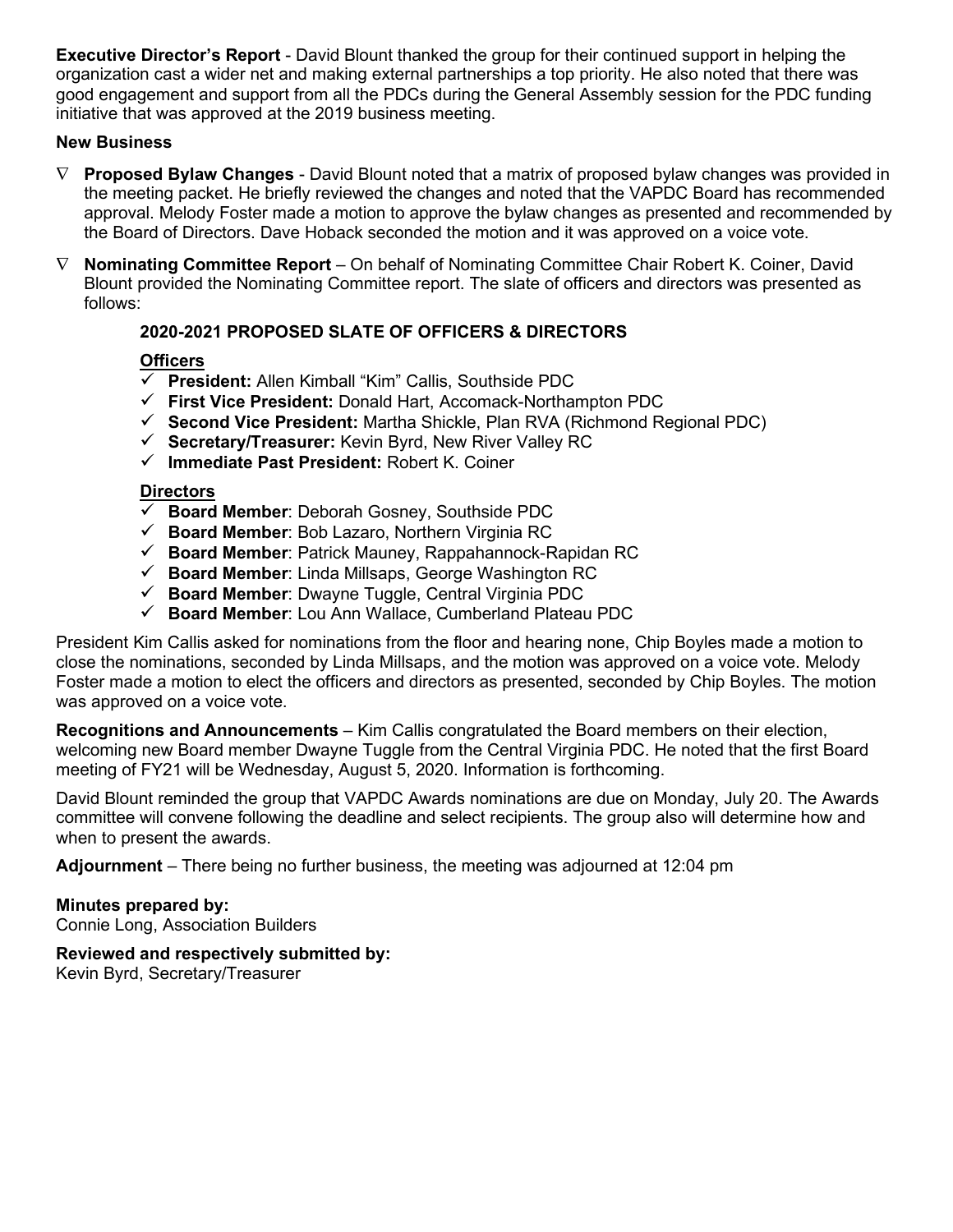**July 30, 2021**

### **Memorandum**

- **TO: VAPDC Membership VAPDC Board of Directors**
- **BY: Audit Committee Robert K. Coiner, Audit Committee Chair**

### **RE: Financial Activity for Fiscal Year Ending June 30, 2021**

The Audit Committee has reviewed the financial activity of the VAPDC for the past twelve-month period, beginning July 1, 2020 and ending June 30, 2021, for both the regular checking account as well as the Market Index (Investment) account and has determined that all activity was relevant to the operations of the Association, and fell within the guidelines for expenditures as detailed in the budget and approved by the Board of Directors.

### **Audit Committee:**

Robert Coiner, Audit Committee Chair, Rappahannock-Rapidan Planning District Commission Stephanie Creedle, Southside Planning District Commission Denny Morris, Crater Planning District Commission (Retired) Kevin Byrd, VAPDC Treasurer, New River Valley Regional Commission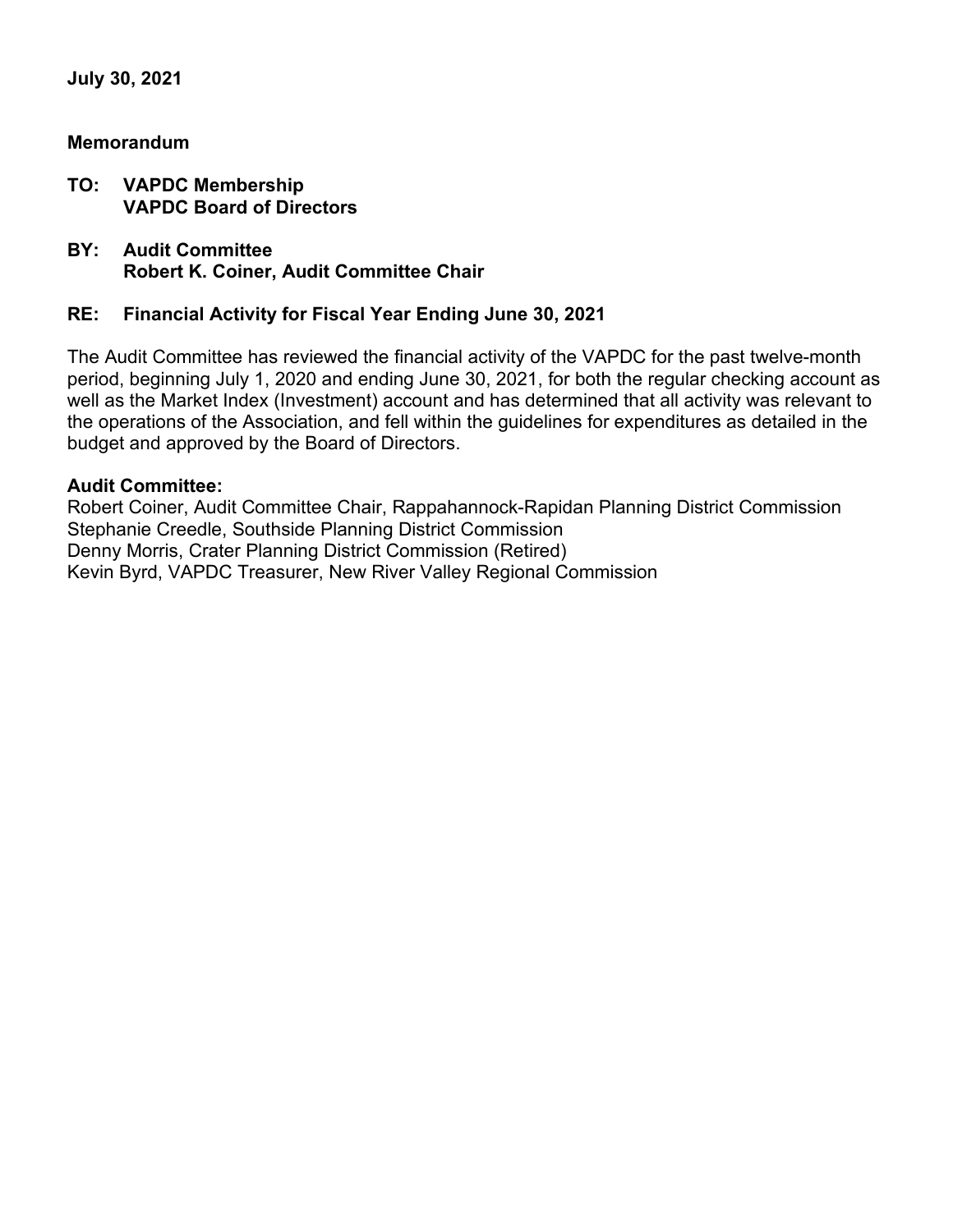### Virginia Association of Planning District Commissions Balance Sheet Ending June 30, 2021

### **Balance Sheet**

# **As of June 30, 2021**

# **ASSETS**

l,

# **Current Assets Checking/Savings**

| Investment CD - 15 month      |                             | 41,324.72  |
|-------------------------------|-----------------------------|------------|
| Investment CD - 9 month       |                             | 41,076.99  |
| Money Market Account          |                             | 5,007.91   |
| <b>Operating Account</b>      |                             | 100,793.98 |
| <b>Total Checking/Savings</b> |                             | 188,203.60 |
| <b>Other Current Assets</b>   |                             |            |
|                               | <b>Total Current Assets</b> | 188,203.60 |

|                                 | <b>TOTAL ASSETS</b> | 188,203.60 |
|---------------------------------|---------------------|------------|
|                                 |                     |            |
| <b>LIABILITIES &amp; EQUITY</b> |                     |            |
| <b>Equity</b>                   |                     |            |
| <b>Unrestricted Net Assets</b>  |                     | 177,521.08 |
| Net Income                      |                     | 10,682.52  |
|                                 | <b>Total Equity</b> | 188,203.60 |

# **TOTAL LIABILITIES & EQUITY 188,203.60**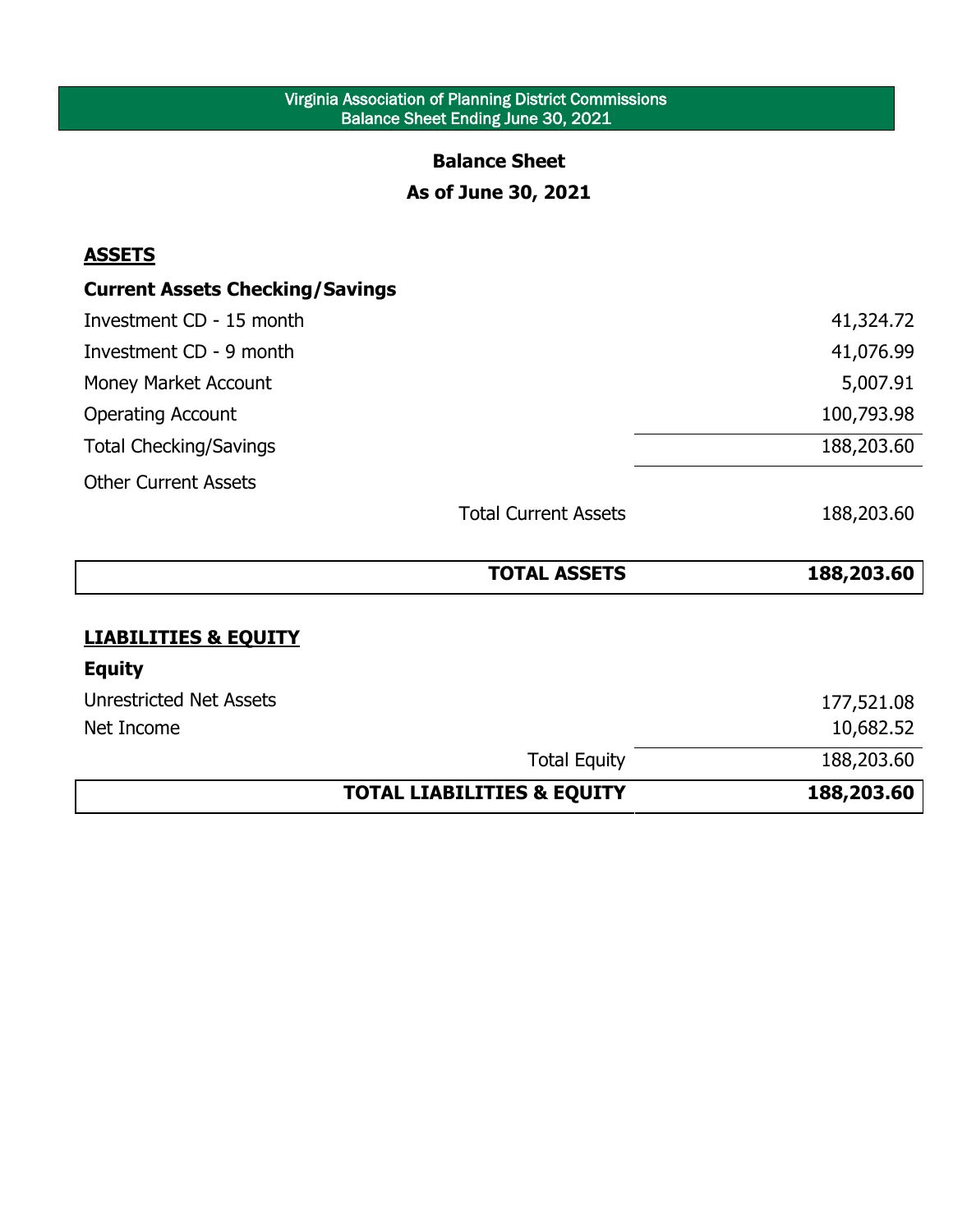#### **MEMORANDUM**

**To: VAPDC Board of Directors**

**From: Kevin Byrd, Secretary/Treasurer**

**Date: June 14, 2021**

#### **Re: FY22 Proposed Budget for VAPDC**

Attached to this memo is the proposed FY22 budget for your review and consideration. The VAPDC dues for FY22 remain the same as FY21. The proposed budget projects a net income of \$285. Many considerations for the COVID-19 pandemic were taken into account when planning FY22 revenue and expenses. David Blount and Connie Long provided input throughout the budget planning process and it was greatly appreciated as we collectively navigate another fiscal year with modified VAPDC progams for FY22.

Notes regarding the budget differences between FY21 and the proposed FY22 budget are listed below. Income:

Summer Conference format change will decrease both the revenue and expenditures; projecting \$500 in net revenue

Winter Conference budget is based on the model from FY20; on-site in Richmond with a

breakfast program which secured approximately \$1,800 in net revenue

Training conference revenue is net neutral and to be determined for FY22

Dues are proposed to remain level with FY21

Interest income is modest, projected to be \$100 total

Sponsorships are projected to decrease from \$18,000 to \$12,000 based on fewer in-person engagement opportunities

Expenses:

Minor adjustments in the expenditures to include NADO dues at \$1,000, up from \$750 based on NADO dues adjustment over a two year period. This is the second and last adjustment. Travel budget decreased from \$3,500 to \$2,500 based on FY20 expenses and reduced travel anticipated in FY22

Decreased Summer Conference expenses from \$23,500 to \$1,000 due to online format for FY22 Decreased Congressional Briefing from \$1,500 to \$1,200 based on FY20 planning expenses

For informational purposes while considering the FY22 budget, VAPDC had the following account balances as of May 31, 2020 and reflects an overall positive change in net assets of \$4,698.07 from May 31, 2020.

| <b>Total Assets</b>         | \$193,411.42 |
|-----------------------------|--------------|
| <b>Operating Account</b>    | \$106,001.84 |
| <b>Money Market Account</b> | \$5,007.87   |
| Investment CD-9 month       | \$41,076.99  |
| Investment CD-15 month      | \$41,324.72  |

Overall, VAPDC is financially stable and remains viable because 100% of the regions pay dues annually.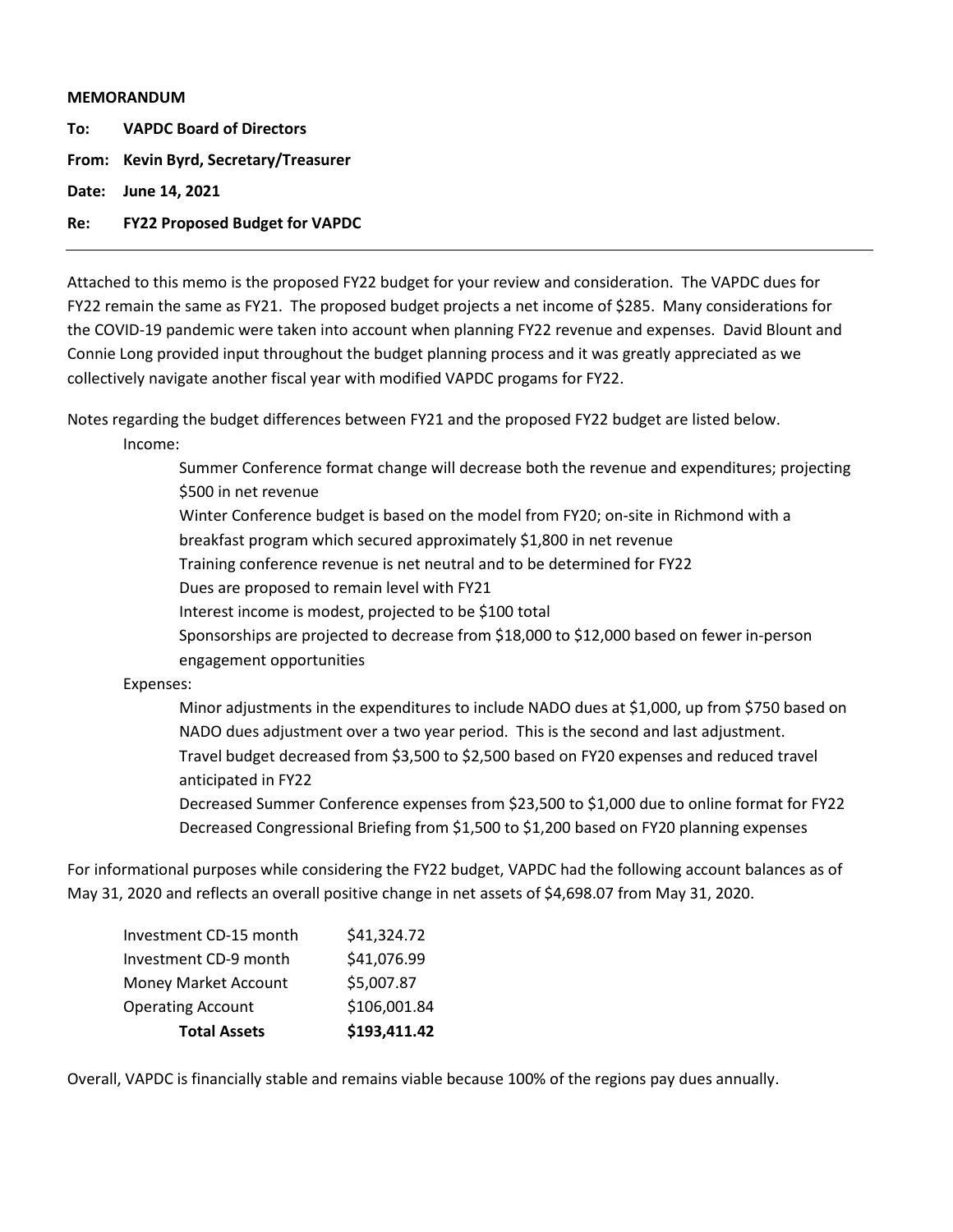#### Virginia Association of Planning District Commissions Budget Overview: July 2021 through June 2022

#### Income

|                      | <b>Conference Income</b>      |                                                               |                        |
|----------------------|-------------------------------|---------------------------------------------------------------|------------------------|
|                      |                               | 2021 Summer Series                                            | 1,500.00<br>\$         |
|                      |                               | 2022 Winter Conference                                        | \$<br>4,800.00         |
|                      |                               | <b>Training Conference</b>                                    | \$<br>2,000.00         |
|                      |                               | <b>Total Conference</b>                                       | \$<br>8,300.00         |
|                      | Dues & Memberships            |                                                               |                        |
|                      |                               | Associate Memberships                                         | \$<br>200.00           |
|                      |                               | <b>Association Dues</b>                                       | \$<br>89,300.00        |
|                      |                               | <b>Total Dues &amp; Memberships</b>                           | \$89,500.00            |
|                      | Interest Income               |                                                               |                        |
|                      |                               | <b>Checking Account Interest</b>                              | 20.00<br>\$            |
|                      |                               | <b>CD Accounts Interest</b>                                   | \$<br>80.00            |
|                      |                               | <b>Total Interest Income</b>                                  | \$<br>100.00           |
|                      | Sponsorships                  |                                                               | \$12,000.00            |
| <b>Total Income</b>  |                               |                                                               | \$109,900.00           |
| <b>Expense</b>       |                               |                                                               |                        |
|                      | <b>Administrative Expense</b> |                                                               |                        |
|                      |                               |                                                               | 50.00                  |
|                      |                               | Bank Charges and Fees                                         | \$<br>25.00            |
|                      |                               | <b>Corporate Filing Fees</b><br><b>General Administrative</b> | \$<br>\$<br>1,500.00   |
|                      |                               | Insurance                                                     | \$<br>250.00           |
|                      |                               | <b>Legal Services</b>                                         | \$<br>150.00           |
|                      |                               | <b>NADO Dues</b>                                              | 1,00.00                |
|                      |                               | President's Expenses                                          | \$<br>500.00           |
|                      |                               | Travel                                                        | \$<br>2,500.00         |
|                      |                               | <b>Total Administrative Expense</b>                           | \$<br>5,975.00         |
|                      | <b>Contractual Support</b>    |                                                               |                        |
|                      |                               | <b>Association Support Contract</b>                           | 39,690.00<br>\$        |
|                      |                               | Phone/Fax/Email-Support Contract                              | 900.00<br>\$           |
|                      |                               | <b>Executive Director Contract</b>                            | 50,000.00<br>\$        |
|                      |                               | <b>Total Contractual</b>                                      | \$90,590.00            |
|                      |                               |                                                               |                        |
|                      | Communications                |                                                               |                        |
|                      |                               | Awards & Recognitions<br>Website                              | \$<br>500.00<br>350.00 |
|                      |                               | <b>Email Marketing</b>                                        | \$<br>\$<br>600.00     |
|                      |                               | Printing/Banner                                               | 1,000.00<br>\$         |
|                      |                               | <b>Total Communications</b>                                   | 2,450.00<br>\$         |
|                      |                               |                                                               |                        |
|                      | Conference                    | 2021 Summer Series                                            | 1,000.00               |
|                      |                               | 2022 Winter Conference                                        | \$<br>3,000.00<br>\$   |
|                      |                               | <b>Training Conference</b>                                    | \$<br>2,000.00         |
|                      |                               | <b>Total Conference</b>                                       | \$<br>6,000.00         |
|                      |                               |                                                               |                        |
|                      | <b>Meetings</b>               | <b>Board Meetings</b>                                         | 1,000.00<br>\$         |
|                      |                               | <b>Executive Director's Meetings</b>                          | \$<br>400.00           |
|                      |                               | Leadership Retreat                                            | \$<br>2,000.00         |
|                      |                               | <b>Congressional Briefing</b>                                 | \$<br>1,200.00         |
|                      |                               | <b>Total Meetings</b>                                         | \$<br>4,600.00         |
| <b>Total Expense</b> |                               |                                                               | \$109,615.00           |
|                      | Net Income                    |                                                               | \$<br>285.00           |
|                      |                               |                                                               |                        |